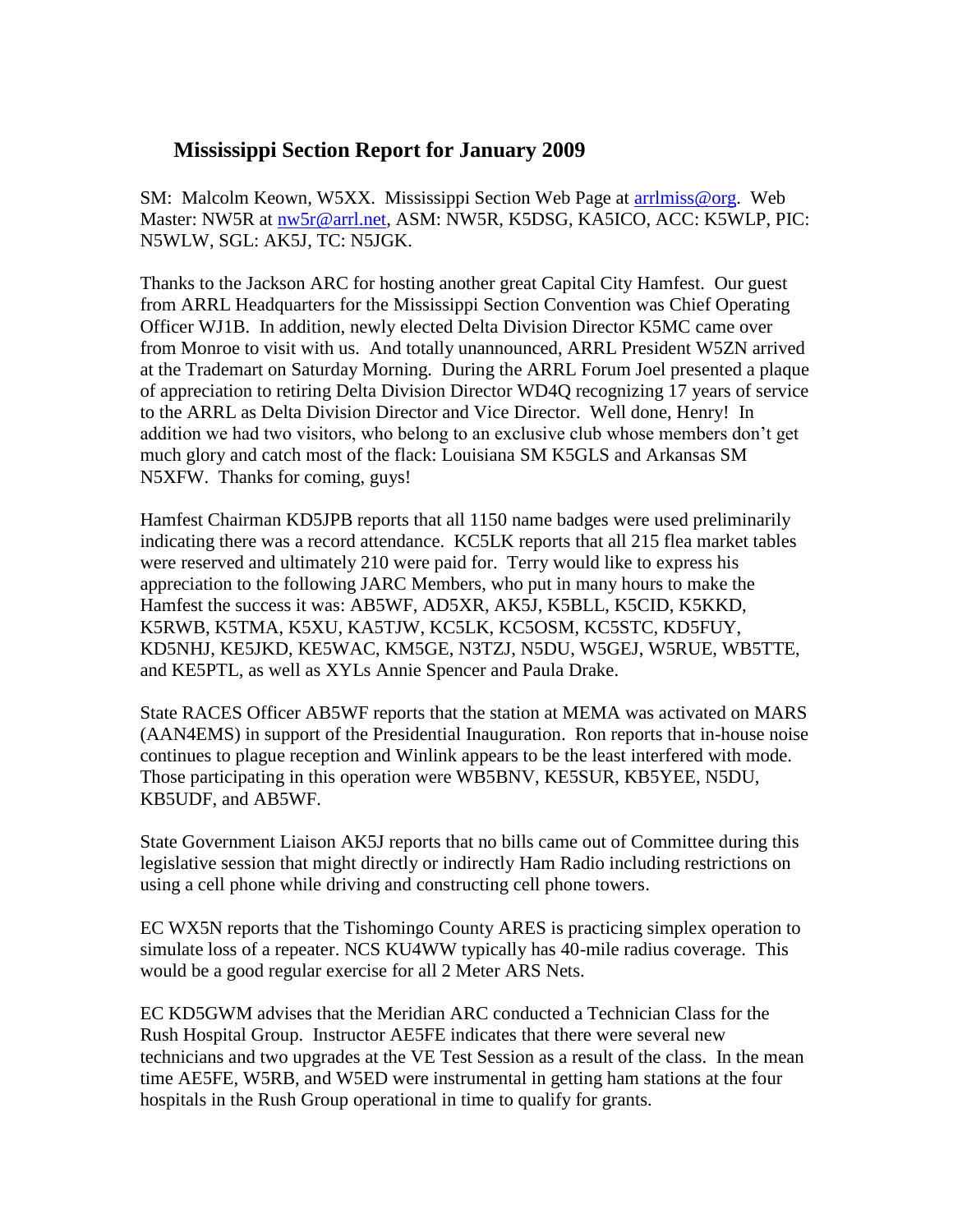Also in the area of assisting hospitals, WB5ASP relays that the Kings Daughters Medical Center in Brookhaven asked the Southwest MS ARC for assistance help in developing back up communications for the hospital. The Medical Center was able to use a grant to acquire amateur radio gear for HF and VHF/UHF communications. Members of the ARC helped the hospital select the equipment needed for their operation and installed the radios in the EMT Dispatcher Room. Further, antennas for each radio are up and have been tested with the radios. Classes will be conducted with interested hospital staff and other related support members, who would be capable of operating the equipment as part of the emergency communications system.

DeSoto County EC KD5VMV reports that on January 29-30 the Northwest 1 Regional Response Team joined the other 8 Regional Response Teams from around Mississippi at a Communications Exercise for Homeland Security. While the primary focus of the exercise was public safety communications, Northwest 1 was represented by KD5VMV and KE5WUN. They took the opportunity to utilize the ham gear on board the comm trailer and made a few contacts. Tim also notes that RACES/ARES activated to gather information on road conditions during the recent snow event. Those on the road providing reports were KB0ZTX, N5PYQ, N5UOV, KD4VMV, KE5EOQ, W5GD, W5SSR, and W9IK.

K5DMC reminds us that the Mississippi Digital Traffic Net meets on Tuesday at 5 PM on 3598 USB MT63 (1 KHz interleave) and Thursday at 9 AM.

EC KE5KTU reports that Hinds County ARES activated on December 9 for the first time in many years to assist Skywarn as a severe weather system moved through Central Mississippi. Those participating in the 11-hour activation were N5DU, KE5PTL, KE5UQT, N5ZNT, KE5HJC, KE5JZE, W5CSI, KE5OQT, N5VEI, KE5VRZ, N5PBX, and KE5KTU.

Welcome to new Mississippi hams: KE5YRP, Christopher – Hattiesburg; KE5YST, Duncan – Vancleave; KE5YWM, Linda – Sandersville; KE5YWP, Nicholas – Starkville; KE5YWR, James – Meridian; KE5YWS, Madison – Meridian; KE5YWT, Michael – Meridian; KE5YWU, Ross – Meridian; KE5YWV, Jonathan – Meridian; KE5YWW, Charles – Lauderdale; KE5YWX, David – Meridian; KE5YWY, Bethany – Meridian; KE5YWZ, David – Philadelphia; KE5YXA, L. D. - Waynesboro; KE5YZB, Steve – Gulfport; KE5YTP, Darryl – Southaven; KE5YYF, Walter – Natchez; KE5YYG, Leslie – Natchez; KE5YYH, Brandon – Natchez; KE5YYM, Sergio – Olive Branch; KE5YYP, Jeff - Fulton; KE5YYQ, Thomas – Columbus; KE5ZBN, Terrance – Ridgeland; KE5ZBO, William – Enterprise; KE5ZBP, John – Thaxton; KE5ZBQ, Michael – Brandon; KE5ZBE, Barbara – Florence; KE5ZBE, Brooke – Starkville; KE5ZBT, Nathan – Union; KE5ZBU, Juarez – Pelahatchie; KE5ZBV, Isaac – Clinton; KE5ZBW, Daniel – Ridgeland; KE5ZBX, Edward – Jackson; KE5ZBY, Forrest – Jackson; KE5ZBZ, Hannah – Meridian; KE5ZCA, Robert – Gulfport; and KE5ZCB, Jeffery – Brandon. Wow! 37 new hams in Mississippi in January. K5BLL reports that 15 of these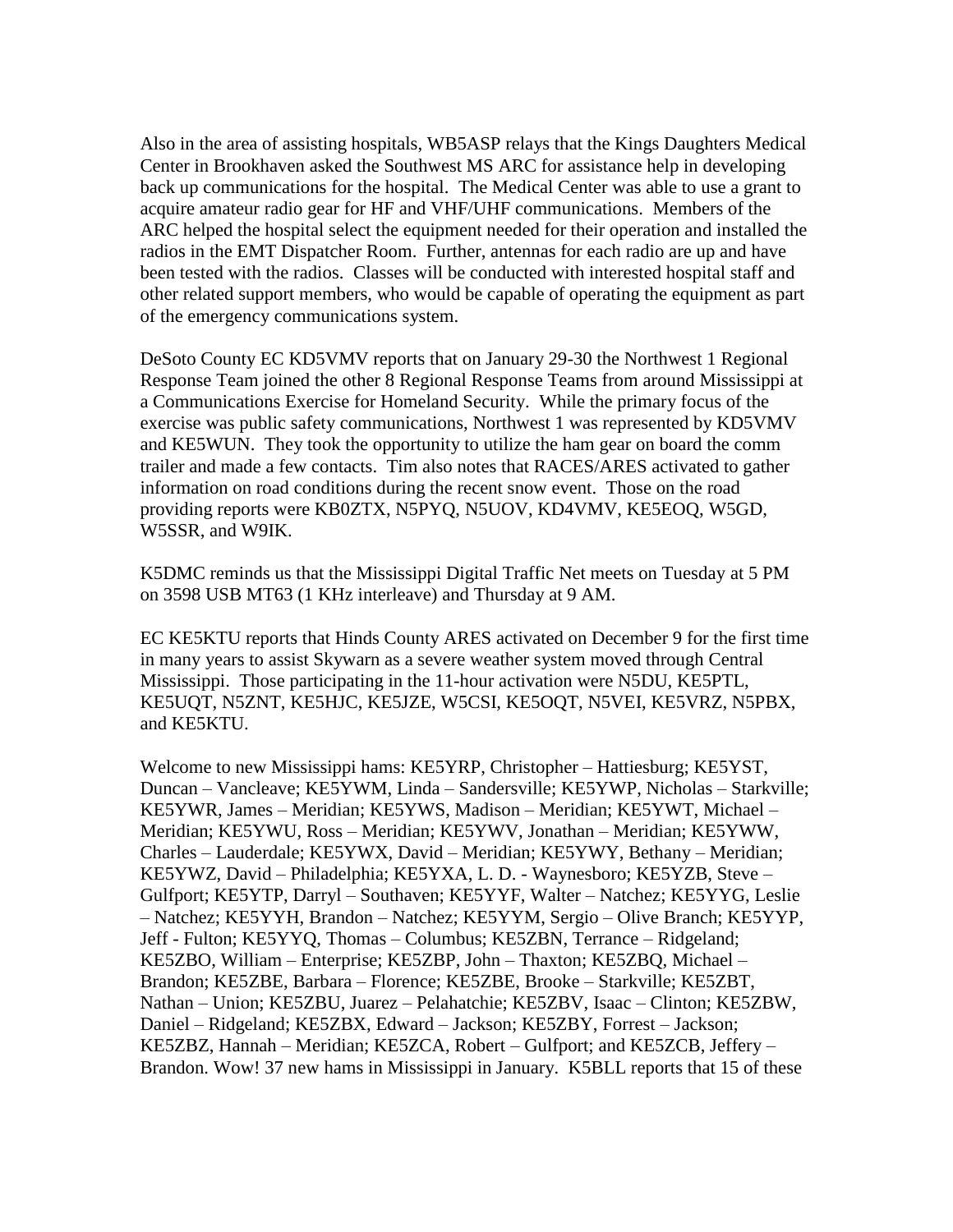new hams tested at the Hamfest. Thanks to all of the instructors and VE Teams that keep new hams coming into the ranks!

Also welcome to new ARRL Members: KA5BWU – Madison; KA5CUI – Indianola; KD5FOX – Ellisville; W5FSO – Greenville; KC5NMB – Meridian; KE5POH – Starkville; KB5RFJ – Perkinston; W5SID – Aberdeen; AC5VY – Corinth; KE5YBT – Hattiesburg; KE5YDW – Philadelphia; KE5YES – Yazoo City; KE5YST – Vancleave; and KE5YEW – Jackson. Mississippi ARRL Membership is now at 1,020. GREAT!

In addition, welcome to WB5BNV as DEC for East Central, Mississippi, K5XXV as Asst. Gulf Coast DEC and Asst. EC for Harrison County, AE5FE as Asst. EC for Lauderdale/Clarke Counties, and N5DU as Asst. EC for Hinds County.

Congratulations to the following on their upgrades: KE5AXT – Union; WB5BNV – Meridian; KE5BSB - Tremont; KE5FNA – Greenville; K5KKD – Jackson; W5MKO – Canton; KE5QQH – Tishomingo; KE5TES – Bogue Chitto; KE5TMY – Oxford; KE5WRQ – Crystal Springs; KE5WYX – Natchez; KE5YBT – Hattiesburg; KE5YES – Yazoo City; KE5YKH – Ocean Springs; KE5YLU – Brandon; KE5YWZ – Philadelphia; and K4ZLC – Snow Lake (Yeah, Andy!).

Also congratulations to the Amite County ARC on being approved for ARRL Affiliation, and to W4KGJ on being appointed Assistant Director in the Delta Division. Mr. John is the former SCM (that's Section Communications Manager for you newbies) in East Florida. In addition congratulations to the following new officers of the Hattiesburg ARC: WZ5Y, President; K5JXL, VP; KE5RJW, Secretary; and KE5RJQ, Treasurer.

DEC/EC Monthly Reports: WB5BNV (East Central MS), WB5CON (NE MS/Alcorn), KD5CQT (Jackson), KC5EAK (Pearl River), WB5GUD (Newton), KD5GWM (Lauderdale/Clarke), KE5KTU (Hinds), KD5KXJ (Leake), WX5N (Prentiss and Tishomingo), K5NRK (Warren), and KD5VMV (DeSoto).

2008 EC Annual Report: WB5CON (Alcorn), KC5EAK (Pearl River), WB5GUD (Newton), KD5GWM (Lauderdale/Clarke), KE5KTU (Hinds), WX5N (Prentiss), WX5N (Tishomingo), KB5NMB (Itawamba), N5TBB (Tippah), K5TV (Lee), KC5TYL (Lamar), and KB0ZTX (Marshall). Thanks, Folks!

SET Report: WB5CON (Alcorn), KD5GWM (Lauderdale/Clarke), and KC5TYL (Lamar). Thanks again, Folks. We need to reformat the SET so that more folks can be involved. It's tough to establish SET months ahead of time and find out that Mother Nature doesn't agree with this date or that the date doesn't mesh with served agencies scheduled activities. Stand by for another approach, so that we all can participate in a SET at least once a year.

Public Service Report: KE5KTU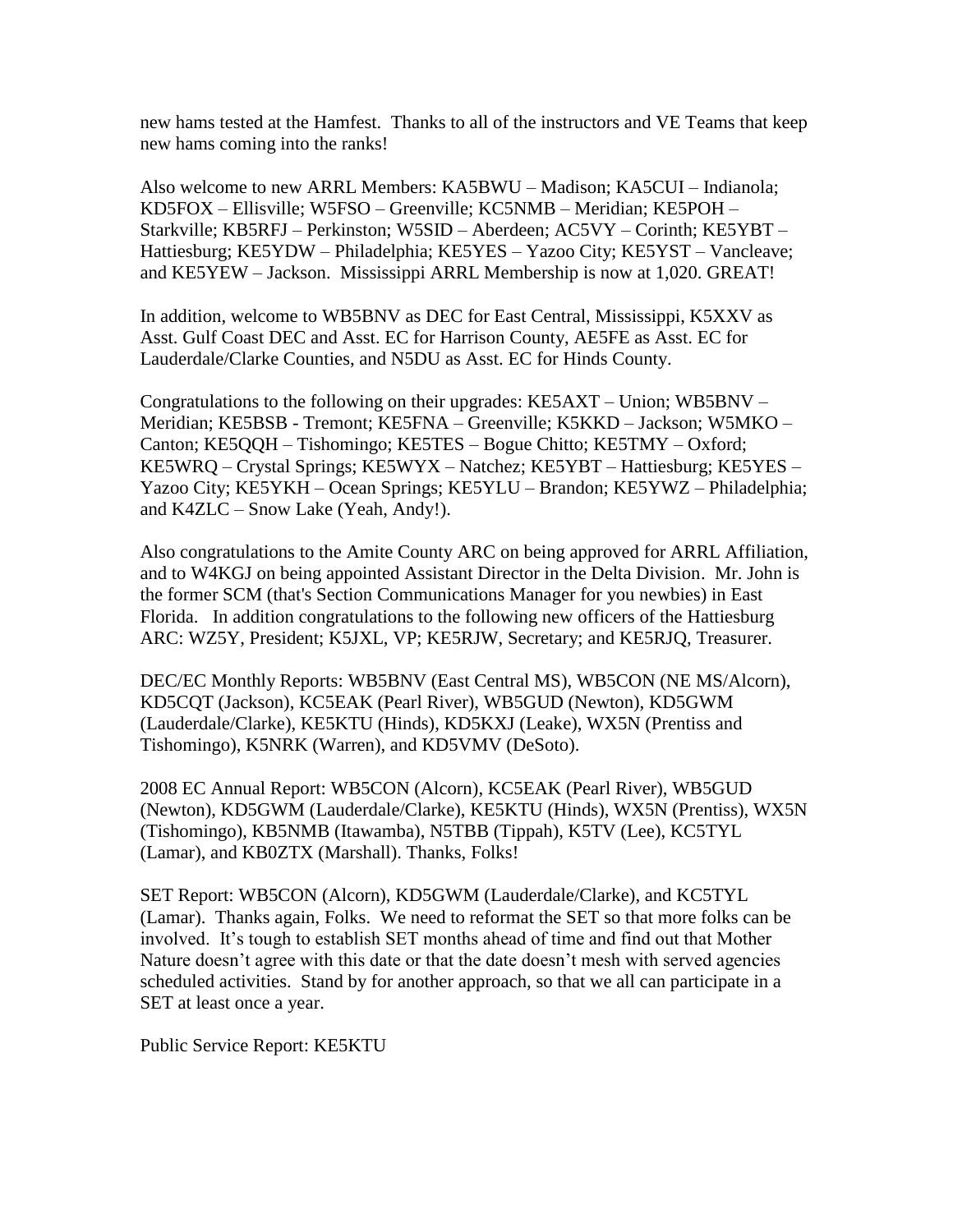Club Newsletter/Reports: Hattiesburg ARC (AC5E), Meridian ARC (W5MAV), Northeast Mississippi ARA (KB5NMB), Pearl River ARC (N5WLW), and Vicksburg ARC (W5WAF).

Regret to report the passing NC5Y of Jackson.

Net reports: sessions/QNI/QTC (Net Manager)

DRN5 62 Sessions, Mississippi 100% represented by W5OXA, WA5FB, W5MLO, KA1ZIA, WB5ZED, W5XX and W5CPO (WB5ZED).

MSPN 31/2614/10 (K5NRK)

Magnolia Section Net 31/701/1 (K5DSG)

MS Baptist Hams Net 4/28/0 (WF5F)

MS Slow Net 20/29/0 (W3TWD)

Jackson Co ARES Net 31/426/7 (KD5CQT)

Itawamba County ARES 5/49/3 (KB5NMB)

South MS YL Net 5/87/0 (KB5CSQ)

Tishomingo/ Prentiss ARES 4/121/5 (WX5N)

Pearl River County ARES 4/50/0 (KC5EAK)

Magnolia DX Assn 4/74/0 (N5FG)

Booneville and Prentiss County ARES Net 4/48/3 (WX5N)

Miss/Lou Em Net 4/22/0 (K5NRK)

Meridian Area EN 4/44/0 (KD5GWM)

Metro Jackson ARES Net 4/68/1 (KE5KTU)

Stone County ARES 4/71/0 (N5UDK)

Monroe ARC Net 4/41/0 (AD5DO)

Newton County ARES 4/18/0 (WB5GUD)